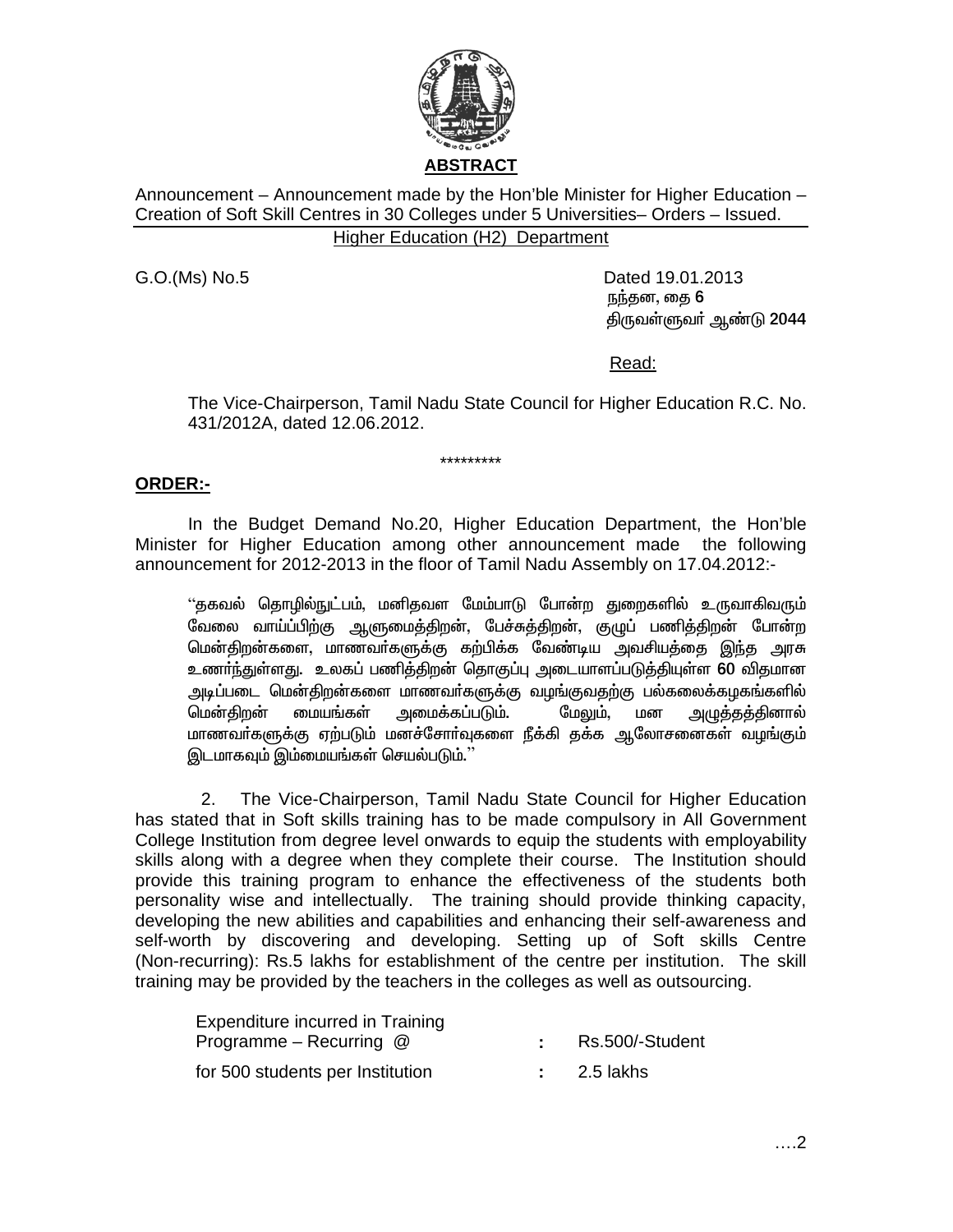In I phase 30 Government Institutions may be selected for this scheme. A seed money of Rs.2 lakhs per Institution is required for the purchase of Xerox machine, Public Address System, Stationery etc.

| Total                                                        |            | 135 lakhs |
|--------------------------------------------------------------|------------|-----------|
| Seed money for 30 colleges                                   | $=$        | 60 lakhs  |
| Expenditure incurred in Training Programme in 30<br>colleges | a material | 75 lakhs  |

 she has also submitted a list of 30 Government institution selected for creation of Soft Skill Centres under the following five universities:-

- 1. University of Madras.
- 2. Thiruvalluvar University
- 3. Madurai Kamaraj University.
- 4. Bharathidasan University
- 5. Bharathiar University.

3. The Government after careful consideration, accord sanction to create Soft Skill Centre in the first phase in the 30 Colleges shown in the Annexure to this order for empowering students to face, stress, demands, challenges and gain employability. The skill training for 500 students per institutions will be provided by the teachers in the colleges as well as by outsourcing**.** 

4. Government also sanction a sum of Rs.135 lakh (Rupees one Crore and thirty five lakhs only) as detailed below:-

i) Non-Recurring:-

Rs.60.00 lakhs [@ Rs.2 lakh per institution] as seed money for the purchase of Copies, public Address System, Stationery etc.

ii) Recurring:-

Rs.75.00 lakh [@ Rs.2.50 lakh per institution] towards recurring expenditure for skill training.

5. The expenditure sanctioned above shall be debited to the following Head of account :-

"2202 – General Education -03- University and Higher Education -104 Assistance to Non-Government Colleges and Institution – I Non-Plan – AC Tamil Nadu State Council for Higher Education - 09 Grants –in-Aid – 03 Grants for Specific Schemes (DPC 2202 03 104 AC 0934)".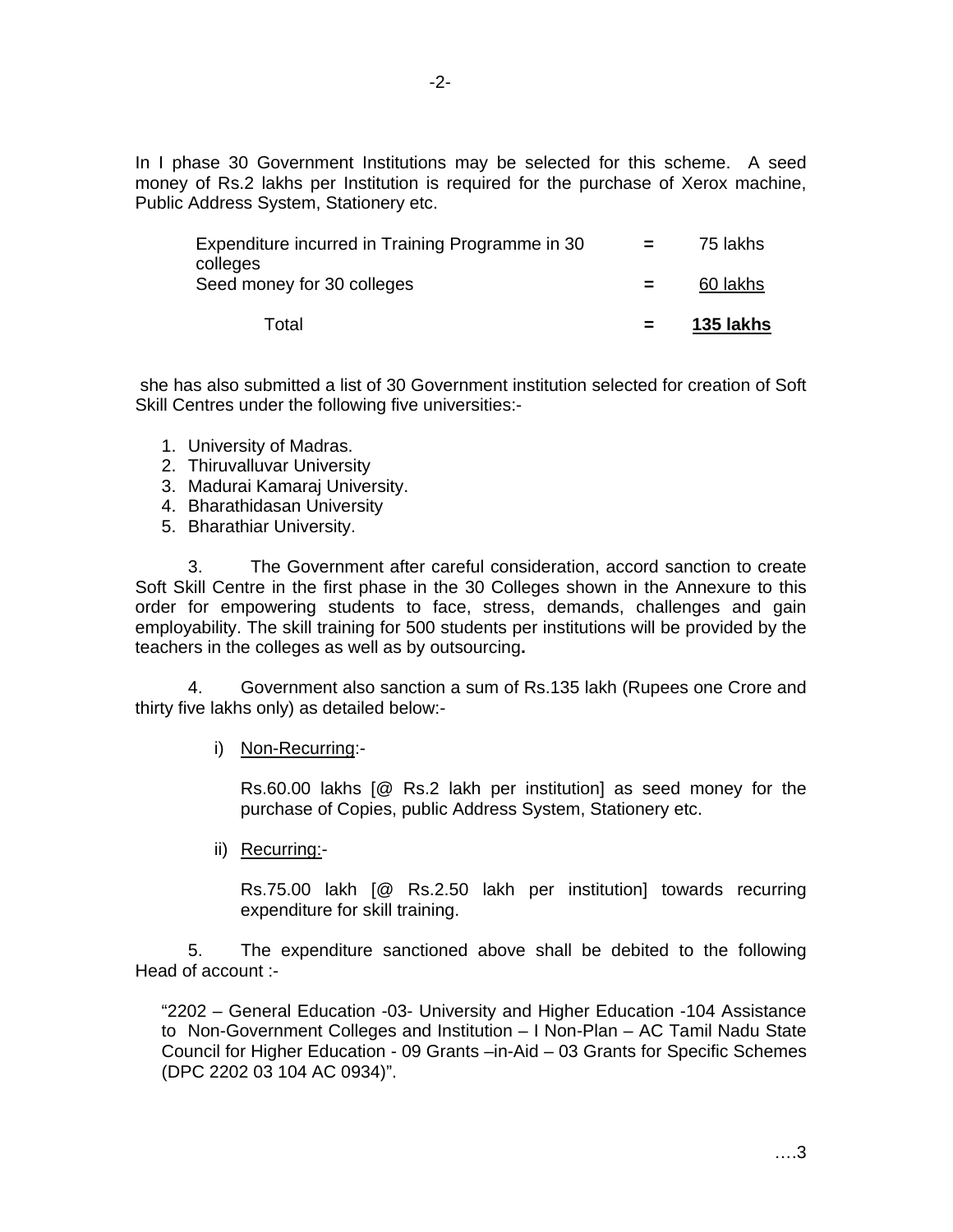6. The expenditure sanctioned above shall constitute an item of "New Service" and approval of the Legislature shall be obtained in due course. Pending approval of the Legislature, the expenditure shall be met initially by an advance from the Contingency Fund sanction of which will be done by the Finance (BG-1) Department. The Member-Secretary i/c, Tamil Nadu State Council for Higher Education shall apply for advance in the prescribed format along with a copy of this and send necessary explanatory note for inclusion of this expenditure in the Supplementary Estimates for 2012-13 at appropriate time.

 7. The Director of Collegiate Education shall draw and disburse the amount to the Member Secretary i/c, Tamil Nadu State Council for Higher Education, Chennai.

8. This order issues with the concurrence of Finance Department vide its U.O.No,593/DS(KM)/2012, dated 26.10.2012 and Additional sanction Ledger No.1391 (One thousand three hundred and ninety one).

### (BY ORDER OF THE GOVERNOR)

#### APURVA VARMA PRINCIPAL SECRETARY TO GOVERNMENT

To

The Vice-Chairperson, Tamil Nadu State Council for Higher Education, Chennai-5. The Member-Secretary i/c, Tamil Nadu State Council for Higher Education, Chennai-5. The Director of Collegiate Education, Chennai-6.

The Accountant General, Chennai-18

The Pay and Accounts Officer, Chennai – 35.

Copy to

The Chief Minister Office, Chennai -9.

The PA to Hon'ble Minister (Higher Education), Chennai

The Finance(Edn.I/BG.I/BG.II) Department, Chennai-9.

The Private Secretary to Principal Secretary to Government,

 Higher Education Department, Secretariat, Chennai-9. SC/SF

. //Forwarded/By Order//

 $\overline{H}$ ll<sub>13</sub>

R-Multimmerez<br>Section Officer.  $mv^{\mathcal{J}}$